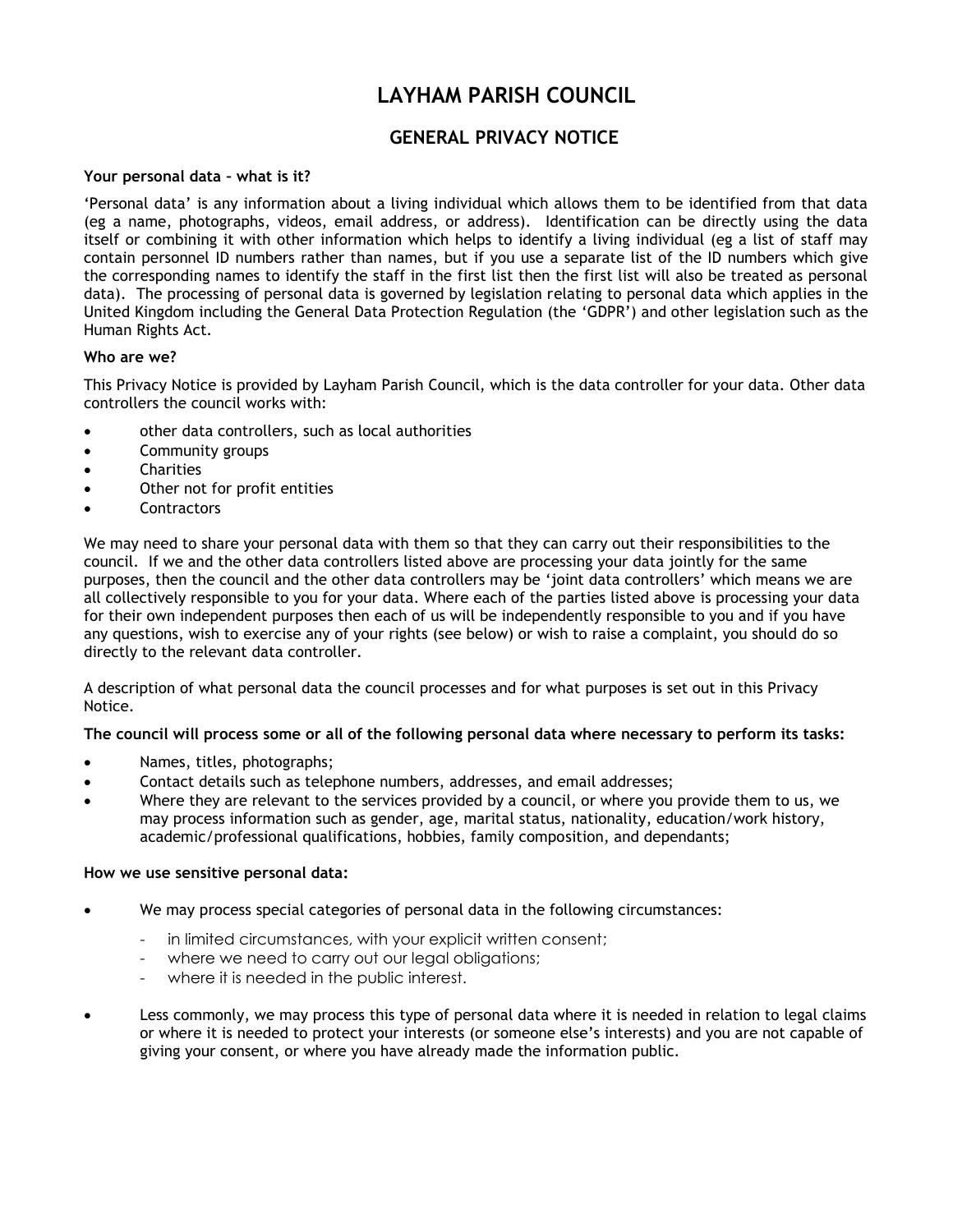## **Do we need your consent to process your sensitive personal data?**

 In limited circumstances, we may approach you for your written consent to allow us to process certain sensitive personal data. If we do so, we will provide you with full details of the personal data that we would like and the reason we need it, so that you can carefully consider whether you wish to consent.

## **The council will comply with data protection law. This says that the personal data we hold about you must be:**

- Used lawfully, fairly and in a transparent way.
- Collected only for valid purposes that we have clearly explained to you and not used in any way that is incompatible with those purposes.
- Relevant to the purposes we have told you about and limited only to those purposes.
- Accurate and kept up to date.
- Kept only as long as necessary for the purposes we have told you about.
- Kept and destroyed securely including ensuring that appropriate technical and security measures are in place to protect your personal data to protect personal data from loss, misuse, unauthorised access and disclosure.

## **We use your personal data for some or all of the following purposes:**

- To deliver public services that you request and to understand what we can do for you and inform you of other relevant services;
- To confirm your identity to provide some services;
- To contact you by post, email, telephone or using social media;
- To help us to build up a picture of how we are performing;
- To prevent and detect fraud and corruption in the use of public funds and where necessary for the law enforcement functions;
- To enable us to meet all legal and statutory obligations and powers including any delegated functions;
- To promote the interests of the council;
- To maintain our own accounts and records;
- To seek your views, opinions or comments;
- To notify you of changes to our services, events, councillors and other role holders;
- To send you communications which you have requested and that may be of interest to you. These may include information about campaigns, appeals, other new projects or initiatives;
- To allow the statistical analysis of data so we can plan the provision of services.

## **What is the legal basis for processing your personal data?**

The council is a public authority and has certain powers and obligations. Most of your personal data is processed for compliance with a legal obligation which includes the discharge of the council's statutory functions and powers. Sometimes when exercising these powers or duties it is necessary to process personal data of residents or people using the council's services. We will always take into account your interests and rights. This Privacy Notice sets out your rights and the council's obligations to you.

We may process personal data if it is necessary for the performance of a contract with you, or to take steps to enter into a contract. An example of this would be processing your data in connection with the acceptance of an allotment garden tenancy.

Sometimes the use of your personal data requires your consent. We will first obtain your consent to that use.

#### **Sharing your personal data**

This section provides information about the third parties with whom the council may share your personal data. These third parties have an obligation to put in place appropriate security measures and will be responsible to you directly for the manner in which they process and protect your personal data. It is likely that we will need to share your data with some or all of the following (but only where necessary):

- The data controllers listed above under the heading 'Other data controllers the council works with';
- Our agents, suppliers and contractors. For example, we may ask a commercial provider to publish or distribute newsletters on our behalf, or to maintain our database software;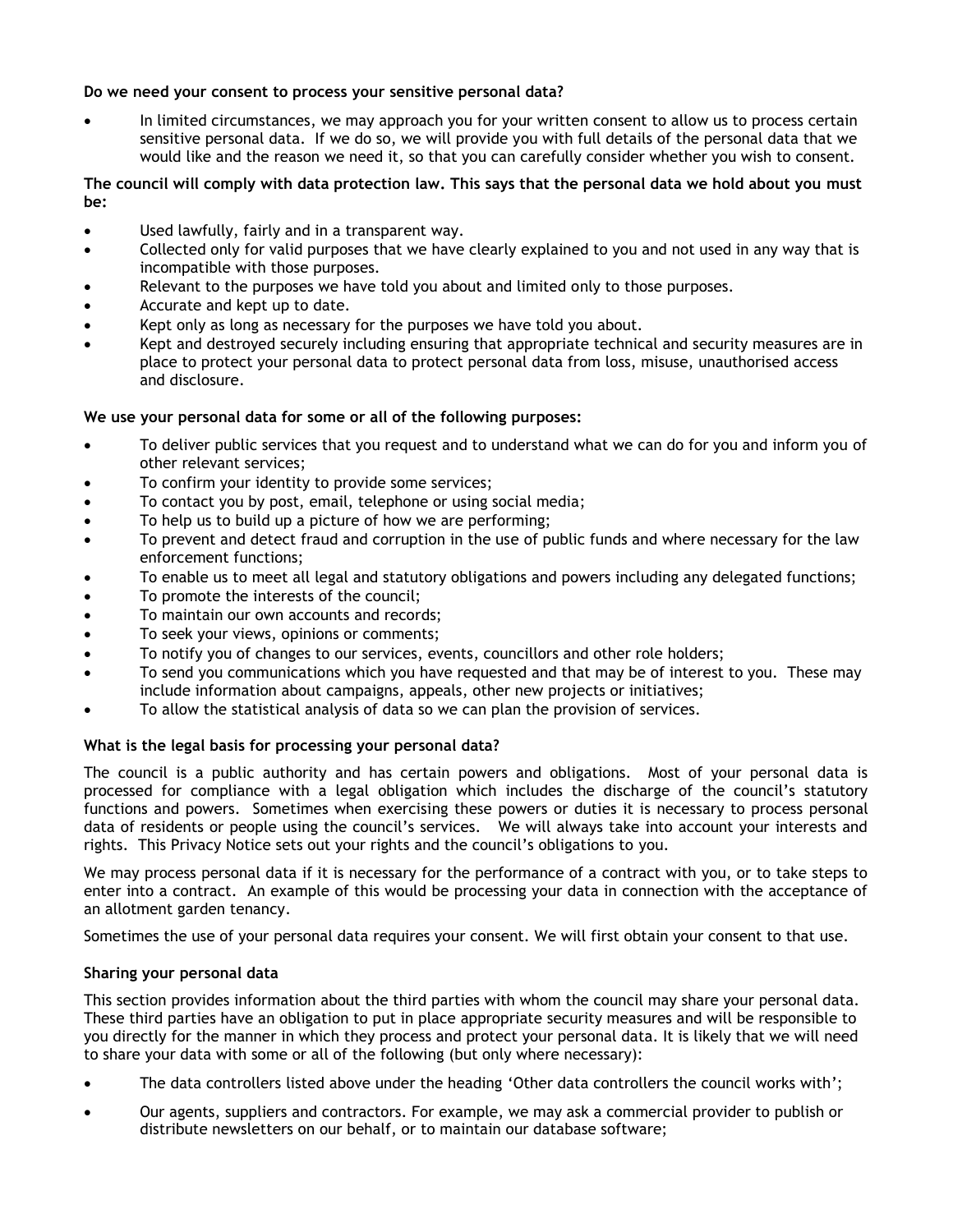On occasion, other local authorities or not for profit bodies with which we are carrying out joint ventures, eg in relation to events for the community.

## **How long do we keep your personal data?**

We will keep some records permanently if we are legally required to do so. We may keep some other records for an extended period of time. For example, it is currently best practice to keep financial records for a minimum period of 8 years to support HMRC audits or provide tax information. We may have legal obligations to retain some data in connection with our statutory obligations as a public authority. The council is permitted to retain data in order to defend or pursue claims. In some cases the law imposes a time limit for such claims (for example 3 years for personal injury claims or 6 years for contract claims). We will retain some personal data for this purpose as long as we believe it is necessary to be able to defend or pursue a claim. In general, we will endeavour to keep data only for as long as we need it. This means that we will delete it when it is no longer needed.

## **Your rights and your personal data**

You have the following rights with respect to your personal data:

When exercising any of the rights listed below, in order to process your request, we may need to verify your identity for your security. In such cases we will need you to respond with proof of your identity before you can exercise these rights.

## *The right to access personal data we hold on you*

- At any point you can contact us to request the personal data we hold on you as well as why we have that personal data, who has access to the personal data and where we obtained the personal data from. Once we have received your request we will respond within one month.
- There are no fees or charges for the first request but additional requests for the same personal data or requests which are manifestly unfounded or excessive may be subject to an administrative fee.

## *The right to correct and update the personal data we hold on you*

 If the data we hold on you is out of date, incomplete or incorrect, you can inform us and your data will be updated.

## *The right to have your personal data erased*

- If you feel that we should no longer be using your personal data or that we are unlawfully using your personal data, you can request that we erase the personal data we hold.
- When we receive your request we will confirm whether the personal data has been deleted or the reason why it cannot be deleted (for example because we need it for to comply with a legal obligation).

## *The right to object to processing of your personal data or to restrict it to certain purposes only*

 You have the right to request that we stop processing your personal data or ask us to restrict processing. Upon receiving the request we will contact you and let you know if we are able to comply or if we have a legal obligation to continue to process your data.

## *The right to data portability*

 You have the right to request that we transfer some of your data to another controller. We will comply with your request, where it is feasible to do so, within one month of receiving your request.

#### *The right to withdraw your consent to the processing at any time for any processing of data to which consent was obtained*

You can withdraw your consent easily by telephone, email, or by post (see Contact Details below).

## *The right to lodge a complaint with the Information Commissioner's Office.*

 You can contact the Information Commissioners Office on 0303 123 1113 or via email https://ico.org.uk/global/contact-us/email/ or at the Information Commissioner's Office, Wycliffe House, Water Lane, Wilmslow, Cheshire SK9 5AF.